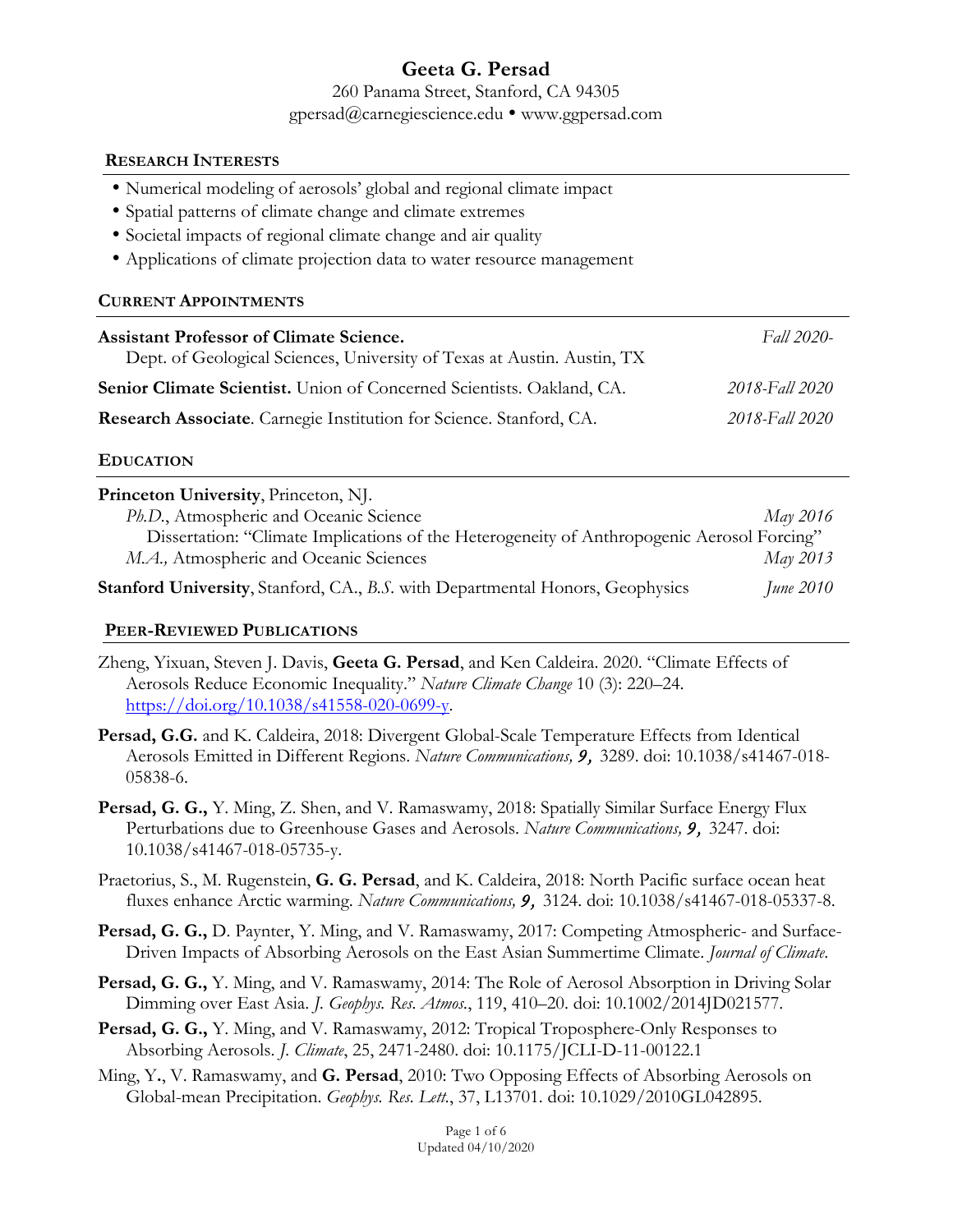# **OTHER PUBLICATIONS AND MANUSCRIPTS IN PREPARATION**

| Persad, Geeta G., Daniel L. Swain, Claire Kouba, and J. Pablo Ortiz-Partida. 2020. "Strong Model<br>Agreement on Projected Shifts in California Hydroclimate Characteristics Critical to Water<br>Management." In Review at Climatic Change.                                    |           |
|---------------------------------------------------------------------------------------------------------------------------------------------------------------------------------------------------------------------------------------------------------------------------------|-----------|
| Burney, J. Persad, G.G., M. B. Burke, S. Heft-Neal, E. Bendavid, J. Proctor and K. Caldeira, 2020:<br>Dependence of the Global Burden of Aerosol-Driven Societal Impacts on the Geographic<br>Location of Emissions. In prep.                                                   |           |
| Persad, G. G., F. V. Maciel, and K. Caldeira, 2020: The Dependence of Local vs. Remote Precipitation<br>Impacts of Aerosols on Emitting Region. In prep.                                                                                                                        |           |
| Christian-Smith, J., T. Moran, G. G. Persad, G. Smith, and L. Szeptycki. "Navigating a Flood of<br>Information: Evaluating and Integrating Climate Science into Groundwater Planning in California."<br>Union of Concerned Scientists, 2017.                                    |           |
| PAST RESEARCH AND PROFESSIONAL EXPERIENCE                                                                                                                                                                                                                                       |           |
| Postdoctoral Research Scientist. Carnegie Institution for Science. Stanford, CA.<br>Caldeira Lab, Dept. of Global Ecology. Developing new research program to analyze the influence<br>of anthropogenic aerosols' geographic distribution on patterns of global climate change. | 2016-2018 |
| Science, Tech., and Env. Policy Fellow. Princeton University. Princeton, NJ<br>PI: Dr. Michael Oppenheimer. Evaluated implications of China's black carbon embodied<br>in trade using mathematical, global climate, and integrated assessment modeling.                         | 2012-16   |
| NSF Graduate Research Fellow. Princeton University. Princeton, NJ.                                                                                                                                                                                                              | 2011-16   |
| PIs: Drs. V. Ramaswamy and Yi Ming. Investigated the impact of anthropogenic aerosol emissions                                                                                                                                                                                  |           |
| on regional and global climate using global climate models.                                                                                                                                                                                                                     |           |
| Physical Scientist. NOAA/Geophysical Fluid Dynamics Lab (GFDL). Princeton, NJ.                                                                                                                                                                                                  | 2010-11   |
| Atmospheric Physics and Chemistry Group. Analyzed aerosols' impact on the surface energy                                                                                                                                                                                        |           |
| balance, regional precipitation, and cloud properties. Contributed internal peer review to Group<br>projects and represented NOAA at international conferences.                                                                                                                 |           |
| SELECTED RESEARCH GRANTS AND EXTERNAL FUNDING AWARDS                                                                                                                                                                                                                            |           |
| NSF CNH-L #1715557 "The coupled climate and institutional dynamics of                                                                                                                                                                                                           | 2017-21   |
| short-lived local pollutants and long-lived global greenhouse gases"                                                                                                                                                                                                            |           |
| National Science Foundation (Co-PI: \$319,970 subaward; \$1,500,000 total award)                                                                                                                                                                                                |           |
| Ford Science, Technology, and Environmental Policy Fellowship<br>Princeton Environmental Institute (\$49,705)                                                                                                                                                                   | 2013-16   |
| Graduate Research Fellowship, National Science Foundation (\$131,000)                                                                                                                                                                                                           | 2012-16   |
| Science To Achieve Results Fellowship (Declined), Env. Protection Agency (\$126,000)                                                                                                                                                                                            | 2012-15   |
| Graduate/Industry Fellowship, American Meteorological Society (\$25,000)                                                                                                                                                                                                        | 2011-12   |
| Centennial Fellowship, Princeton University Graduate School (\$65,540)                                                                                                                                                                                                          | 2011-15   |
| Ernest F. Hollings Scholarship, Nat'l Oceanic & Atmospheric Administration (\$28,000)                                                                                                                                                                                           | 2008-10   |
| <b>SELECTED ADDITIONAL HONORS</b>                                                                                                                                                                                                                                               |           |
| William R. Gianelli Water Leader, Water Education Foundation                                                                                                                                                                                                                    | 2018      |
| AGU Editor's Citation for Excellence in Refereeing, Geophysical Research Letters                                                                                                                                                                                                | 2017      |
| Rising Environmental Leader, Woods Institute for the Environment, Stanford University                                                                                                                                                                                           | 2016      |
| Student Oral Presentation Award, American Meteorological Society 95 <sup>th</sup> Annual Meeting                                                                                                                                                                                | 2015      |
| Page 2 of 6<br>Updated 04/10/2020                                                                                                                                                                                                                                               |           |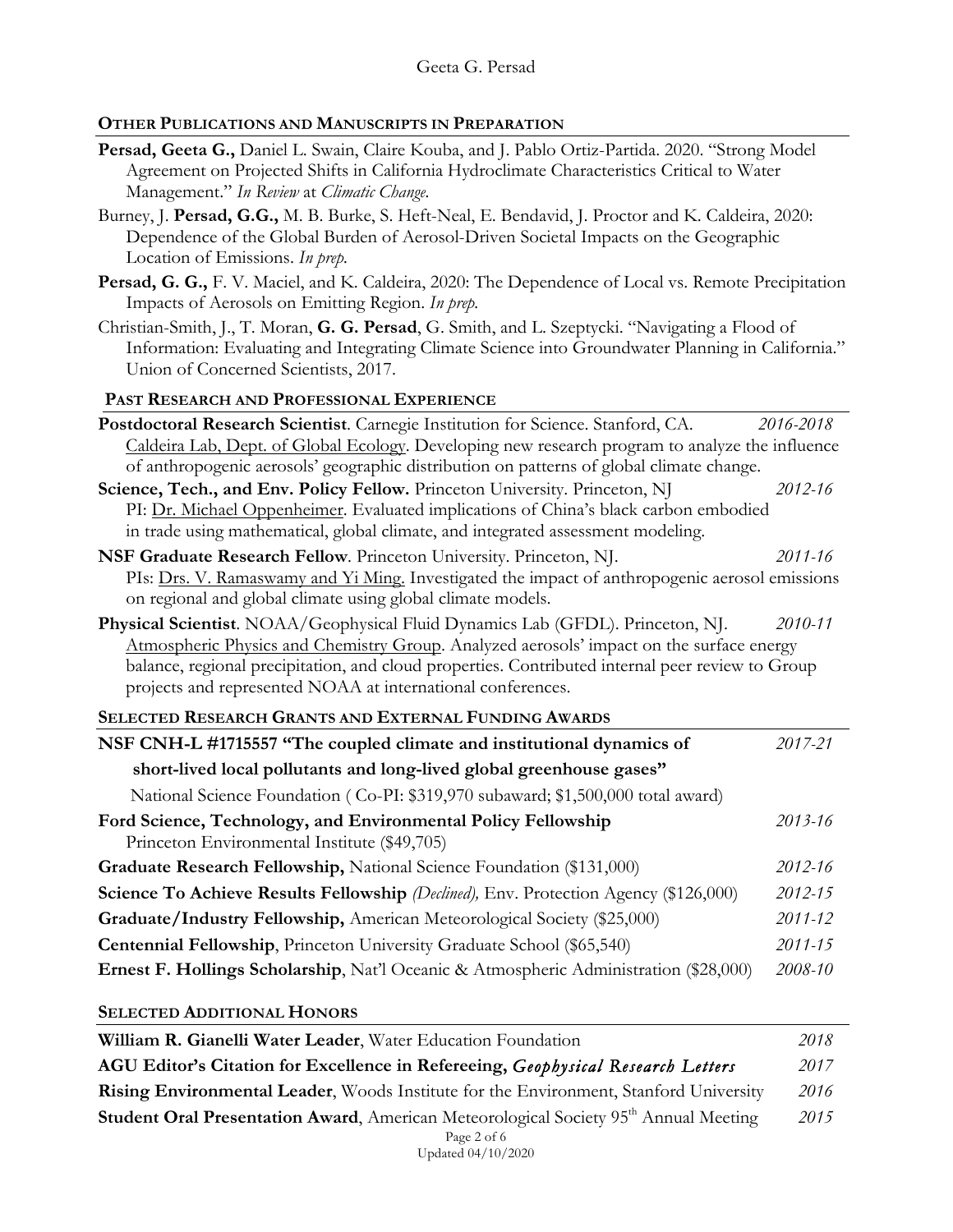## Geeta G. Persad

# **SELECTED ADDITIONAL HONORS (CONT.)**

| <b>Outstanding Student Paper Awards</b> , American Geophysical Union Fall Meeting                                                                                                                                                               | 2013, 2014       |
|-------------------------------------------------------------------------------------------------------------------------------------------------------------------------------------------------------------------------------------------------|------------------|
| 1 <sup>st</sup> Place Grad. Student Poster Presentation, Amer. Met. Soc. 92 <sup>nd</sup> Annual Meeting                                                                                                                                        | 2012             |
| Kennedy Prize: awarded to Stanford's top undergraduate science thesis university-wide                                                                                                                                                           | 2010             |
| Firestone Medal for excellence in undergraduate research, Stanford University                                                                                                                                                                   | 2010             |
| Dean's Award for undergraduate academic achievement, Stanford School of Earth Sciences                                                                                                                                                          | 2010             |
| TEACHING, MENTORSHIP, AND SCIENTIFIC SERVICE ACTIVITIES                                                                                                                                                                                         |                  |
| <b>TEACHING</b>                                                                                                                                                                                                                                 |                  |
| Stanford University                                                                                                                                                                                                                             |                  |
|                                                                                                                                                                                                                                                 |                  |
| SLS 805X: Evaluation of Water Planning and Climate Science in California,<br>Instructional Team (1 of 4)                                                                                                                                        | Spring 2017      |
| Developed and taught lectures on climate modeling and climate change science related to water resources;<br>contributed to design of course content and assignments; provided student guidance and feedback on work.                            |                  |
| Princeton University                                                                                                                                                                                                                            |                  |
| GEO 197: Environmental Decision-Making, Assistant in Instruction                                                                                                                                                                                | Fall 2014        |
| Developed and implemented in-class activities and assignments, graded assignments, assisted in the                                                                                                                                              |                  |
| preparation and grading of exams, developed final grading rubric.<br>AOS 577: Mid-latitude Circulation Systems Seminar, Co-organizer/Lecturer                                                                                                   | Summer 2014      |
| Created curriculum based on retired course, coordinated student lecturers, and delivered lectures.                                                                                                                                              |                  |
| WWS 585b: Living in a Greenhouse: Technology and Policy, Guest Lecturer<br>Developed and delivered lecture on aerosols, provided advising on integration of aerosol science into course<br>material for public policy and engineering students. | Fall 2012, 2013  |
| FORMAL ADVISING AND MENTORSHIP                                                                                                                                                                                                                  |                  |
| Research Advisor - Emmie LeRoy, Flor Vanessa Maciel, Zihan Chen. NSF Undergraduate<br>Researchers, Carnegie Institution                                                                                                                         |                  |
| Research Advisor - Pranay Nadella, High School Intern, NOAA/GFDL<br>Research Mentor - Michelle Frazer, Hollings Undergraduate Intern, NOAA/GFDL<br>PWiGs Mentor - Emma Kast, Graduate Student, Princeton Univ. Dept. of Geosciences             |                  |
| <b>SCIENTIFIC SERVICE</b>                                                                                                                                                                                                                       |                  |
| Session Co-Chair, American Meteorological Society Annual Meeting                                                                                                                                                                                | 2018             |
| "Aerosols, Clouds and Climate", 31st Conference on Climate Variability and Change                                                                                                                                                               |                  |
| <b>Review Panelist, National Science Foundation, Division of Atmos. and Geo. Sciences</b>                                                                                                                                                       | 2017             |
| Session Co-convener and Chair, American Geophysical Union Fall Meeting                                                                                                                                                                          | 2015, 2016, 2019 |
| "Dust and the Climate System: Investigating Interactions over Multiple Timescales"                                                                                                                                                              |                  |
| "Atmospheric Circulation and Hydrological Cycle Under a Changing Climate"                                                                                                                                                                       |                  |
| "Climate Change is a Cross-Disciplinary Challenge: Disciplinary Advances in an Accessible Framework."                                                                                                                                           |                  |
| Chair, 2015 Gordon Research Seminar on Radiation and Climate                                                                                                                                                                                    | 2013-15          |
| Reviewer, Proceedings of the National Academic of Sciences, Nature Geosciences, Climate Dynamics,                                                                                                                                               | Ongoing          |
| Journal of Climate, Geophys. Res. Letters, J. Geophys. Res., PLOS One                                                                                                                                                                           |                  |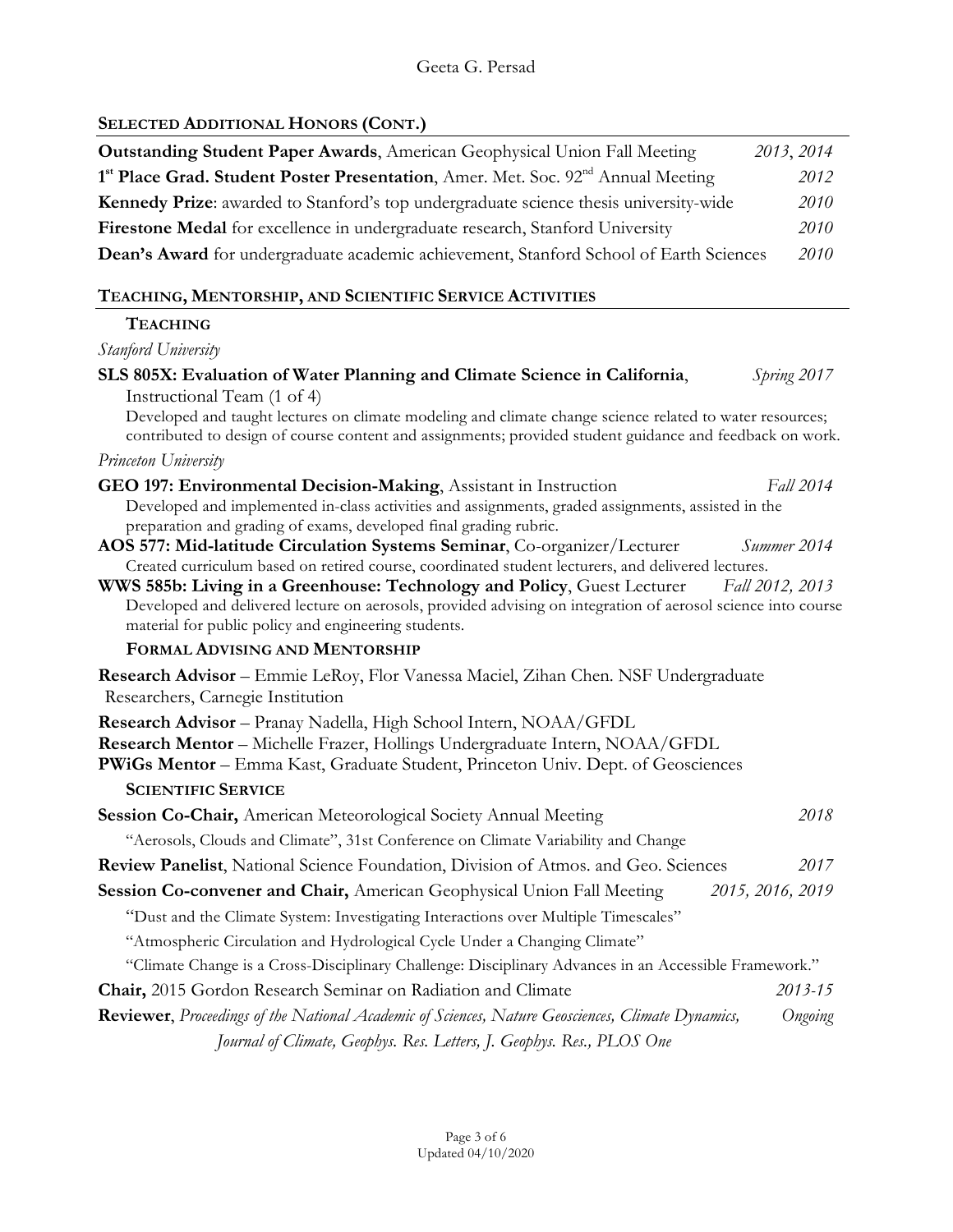# **OUTREACH AND DIVERSITY ACTIVITIES AND SERVICE**

# **OUTREACH**

- **California Academy of Sciences:** Mentor, 2016 Youth Careers in Science Program;Expert Scientist, 2015 and 2016 Science Game Jams
- **Alliance for Climate Education:** Science Friday lecturer "Atmospheric Aerosols: What They Are and Why/How We Study Them."; Guest Blogger**,** *Hot and Bothered* online blog

**Princeton Energy and Climate Scholars:** Science Outreach Coordinator, events for Princeton Day School (Princeton, NJ), Princeton University Splash, North Star Academy (Newark, NJ), and Rutland High School (Rutland, Vermont)

**DIVERSITY AND UNIVERSITY SERVICE**

| <b>Cofounder/Organizer, Princeton Women in Geosciences (PWiGs) Initiative</b> | $2013 - 15$ |
|-------------------------------------------------------------------------------|-------------|
| <b>Resident Graduate Student, Butler College, Princeton University</b>        | 2012-15     |
| <b>Council Member, Princeton University Women in STEM Leadership Council</b>  | 2013-14     |
|                                                                               |             |

# **SELECTED INVITED TALKS**

- **Persad, G.**, 2019: Climate Change and the Future of California Water. Keynote at *14th Biennial State of the San Francisco Estuary Conference*. Oakland, CA.
- **Persad, G.**, 2019: How Does Spatially Heterogeneous Aerosol Forcing Map to Climate Response? *American Geophysical Union Fall Meeting,* San Francisco, CA.
- **Persad G.,** J. Burney, M. Burke, S. Heft-Neal, E. Bendavid, J. Proctor, 2018: Dependence of the Global Burden of Aerosol-Driven Societal Impacts on the Geographic Location of Emissions. *American Geophysical Union Fall Meeting,* Washington, DC.
- **Persad G.** 2018: Open Questions in Connecting Climate Change Projections with Groundwater Modeling. *Stanford University Environmental Geophysics Seminar*. Stanford, CA.
- **Persad G.,** T. A. Moran, 2018: Climate Change and Groundwater: Factoring climate realities and uncertainties into Sustainable Groundwater Management Act planning. *Western Groundwater Congress of the Groundwater Resources Association of California*. Sacramento, CA.
- **Persad G.,** 2018: Does the Climate System Care About the "Where"?: Mapping Localized Climate Forcing to Global-Scale Climate Impacts. *University of Washington Atmospheric Sciences Departmental Colloquium.* Seattle, WA. *University of California Santa Cruz Whole Earth Seminar.* Santa Cruz, CA. *San Jose State University Dept. of Meteorology and Climate Science Seminar.* San Jose, CA.
- Persad G., 2016: Exploring the Climate Implications of Aerosol Forcing's Spatial Heterogeneity. *Lawrence Livermore National Laboratory.* Livermore, CA. *Lawrence Berkeley National Laboratory.* Berkeley, CA.
- **Persad, G.,** 2015: Black Carbon Aerosol: The Hare to Carbon Dioxide's Tortoise. *University of Texas at Austin, Jackson School of Geosciences Climate Forum.* Austin, TX.
- **Persad, G.,** Y. Ming (presenter), and V. Ramaswamy, 2014: The Role of Aerosol Absorption in Solar Dimming over East Asia and Its Implications for Regional Climate. *European Geosciences Union General Assembly*, Vienna, Austria.
- **Persad, G.**, 2011: General Circulation Modeling of Black Carbon: Climate Forcing, Challenges, and Insights from GFDL's AM2.1 Model. *4th International Training School on Atmospheric Brown Cloud*, Kathmandu, Nepal.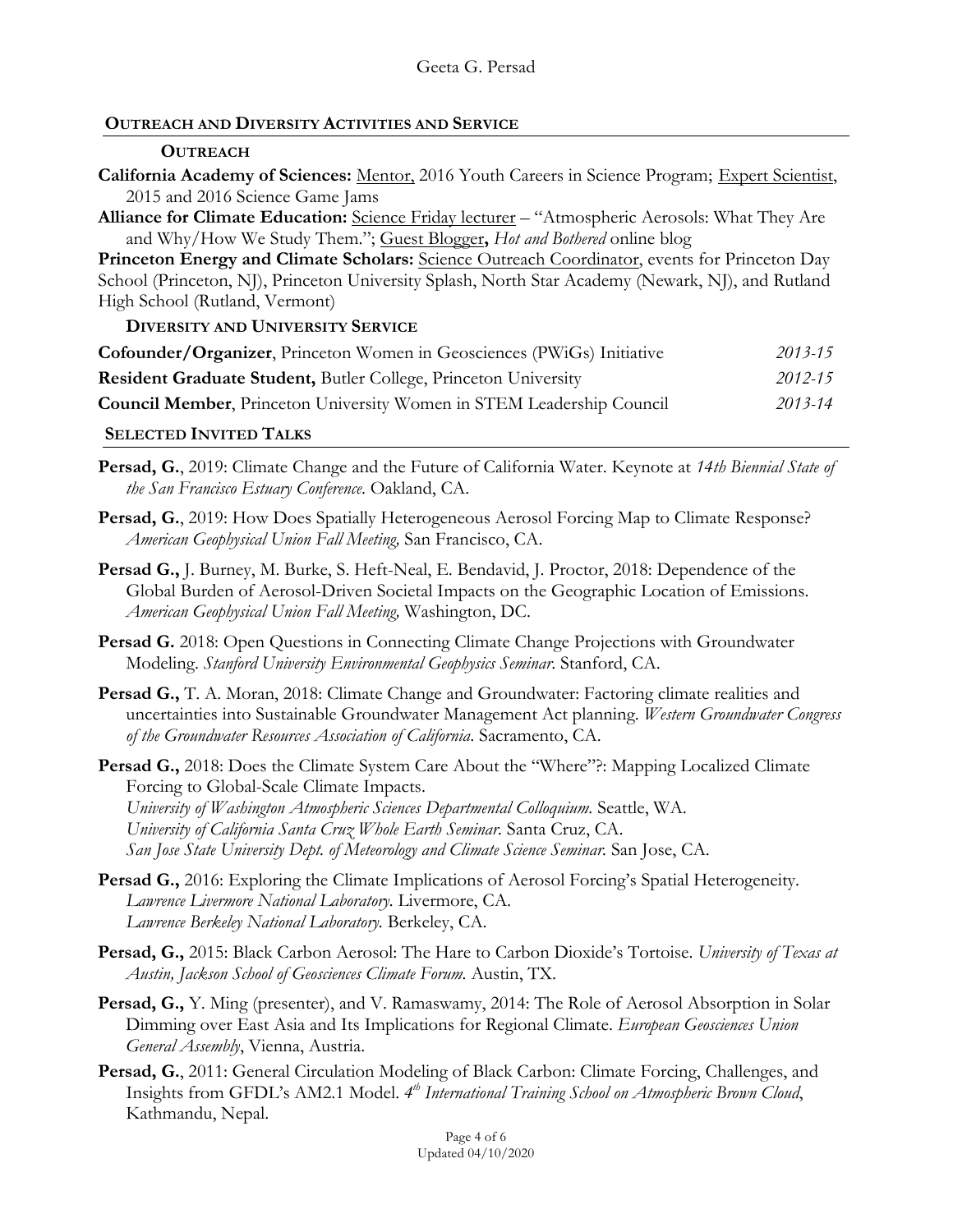# **CONFERENCE ABSTRACTS**

° Oral; + Poster; ‡ Recognized by award

- Persad, G. and D. L. Swain, 2019: Projected Shifts in California Hydroclimate Characteristics Critical to Water Management. *American Geophysical Union Fall Meeting,* San Francisco, CA. *<sup>+</sup>*
- Persad, G. and K. Caldeira, 2019: The Dependence of Local vs. Remote Precipitation Impacts of Aerosols on Emitting Region. *Gordon Research Conference on Radiation and Climate.* Lewiston, ME. *<sup>+</sup>*
- Persad, G., V. Maciel and K. Caldeira, 2018: The Dependence of Local vs. Remote Precipitation Impacts of Aerosols on Emitting Region. *American Geophysical Union Fall Meeting,* Washington, DC. °
- **Persad, G.** and T. Moran, 2018: Navigating a Flood of Information: An Evaluation Framework for Integrating Climate Data and Uncertainty into Water Planning *American Geophysical Union Fall Meeting,* Washington, DC. °
- **Persad, G.** and K. Caldeira, 2018: The Influence of Emission Location on the Magnitude and Spatial Distribution of Aerosols' Climate Effects. 31st Conference on Climate Variability and Change at the 98<sup>th</sup> *American Meteorological Society Annual Meeting.* Austin, TX.°
- Persad, G. and K. Caldeira, 2017: The Influence of Emissions Location on the Magnitude and Spatial Distribution of Aerosols' Climate Effects. *American Geophysical Union Fall Meeting.* New Orleans, LA.°
- **Persad, G.** and K. Caldeira, 2017: The Influence of Aerosol Emissions' Geographic Location on the Magnitude and Spatial Distribution of Climate Effects. *Gordon Research Seminar° and Conference+ on Radiation and Climate.* Lewiston, ME.
- **Persad, G.,** V. Niak, and M. Oppenheimer, 2016: Trade and the Future of China's Black Carbon Emissions. *American Geophysical Union Fall Meeting,* San Francisco, CA.°
- Persad, G., D. Paynter, Y. Ming, and V. Ramaswamy, 2015: Competing Atmosphere- and Surface-Driven Impacts of Aerosol Absorption on the East Asian Summer Monsoon. *American Geophysical Union Fall Meeting,* San Francisco, CA.+
- **Persad, G.,** D. Paynter, Y. Ming, and V. Ramaswamy, 2015: The Regional Climate Response to Absorption-Driven Solar Dimming over East Asia. *Gordon Research Conference on Radiation and Climate*. Waterville, ME.<sup>+</sup>
- **Persad, G.,** D. Paynter, Y. Ming, and V. Ramaswamy, 2015: The Regional Climate Response to Absorption-Driven Solar Dimming over East Asia. *27th Conference on Climate Variability and Change at 95th AMS Annual Meeting,* Phoenix, AZ.°‡
- **Persad, G.,** Y. Ming, and V. Ramaswamy, 2014: Similarities in the Spatial Pattern of the Surface Flux Response to Present-Day Greenhouse Gases and Aerosols. *American Geophysical Union Fall Meetings,*  San Francisco, CA.° ‡
- **Persad, G.,** Y. Ming, and V. Ramaswamy, 2013: The Role of Aerosol Absorption in Solar Dimming over East Asia and Its Implications for Regional Climate. *American Geophysical Union Fall Meeting*, San Francisco, CA.° ‡
- **Persad, G.,** Y. Ming, and V. Ramaswamy, 2013: Aerosol Direct Radiative Effects through the Lens of East Asian Solar Dimming. *Gordon Research Conference on Radiation & Climate*. New London, NH.<sup>+</sup>